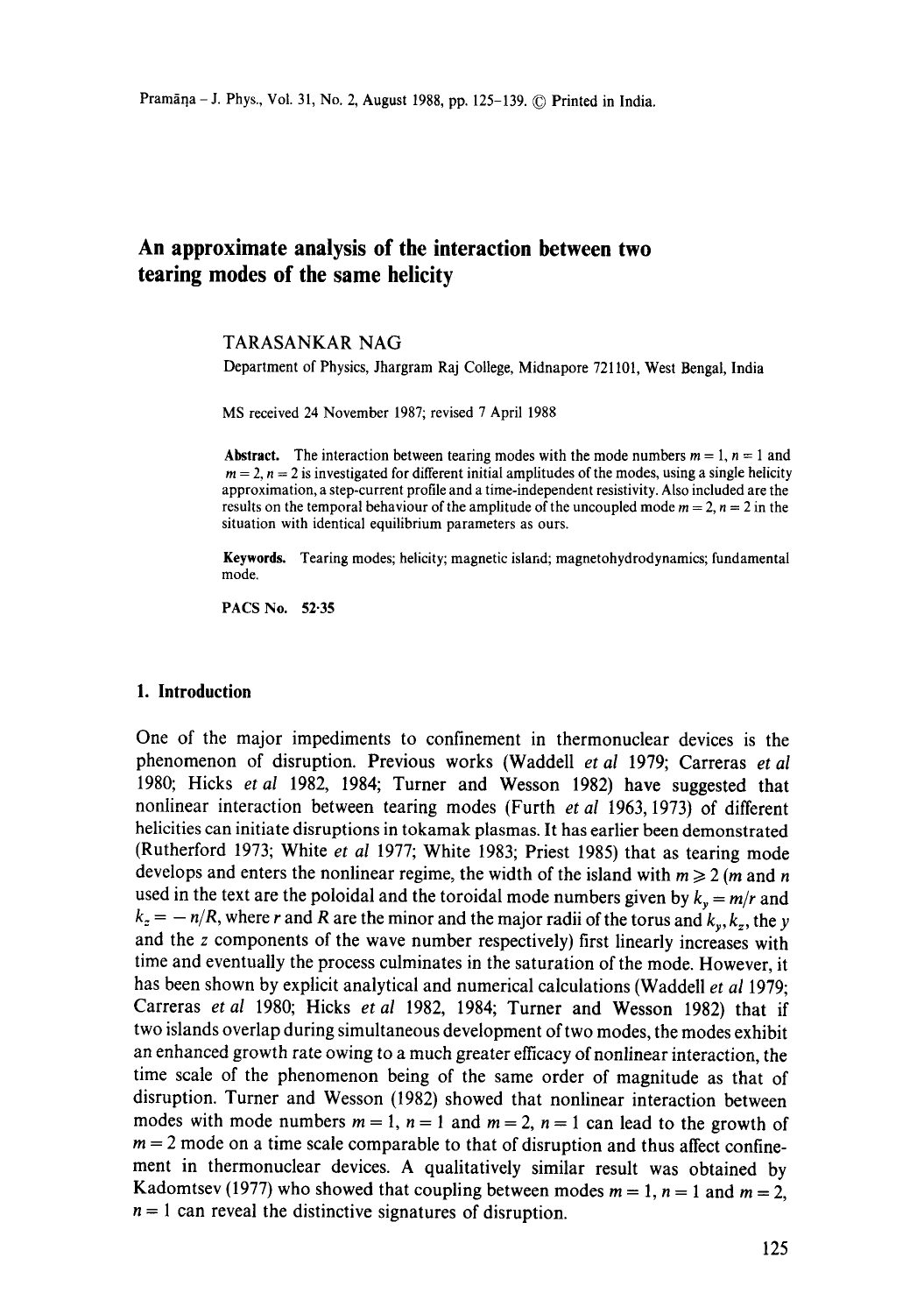### 126 *Tarasankar Na9*

In the above scenario one is led naturally to think that the coupling would increase appreciably if the modes overlap from the very outset. This can be achieved if the modes have identical helicity so that their mode rational surfaces are situated precisely at the same position. To this end we have addressed ourselves to the problem of investigating the interaction between two modes of identical helicity. Here we deal with the interaction between two tearing modes of mode numbers  $m = 1$ ,  $n = 1$  and  $m = 2$ ,  $n = 2$ , that have developed to such an extent before coupling sets in that their widths compare fairly well with the shear lengths of the equilibrium field. The mode with  $m = 1$ ,  $n = 1$  is already known to be responsible for internal disruptions while disruptions have been observed in PLT (Sauthoff *et al* 1978), where along with  $m = 1$ ,  $n = 1$  mode the oscillations with  $m = 2$ ,  $n = 2$  have also been seen at the identical location at which  $q = m/n = 1$ . Though the helical symmetry is maintained intact, the evolution of the mode with  $m = 1$ ,  $n = 1$  will be influenced by such a coupling with the mode  $m = 2$ ,  $n = 2$ thereby affecting the phenomenon of sawtooth oscillations. The development of the mode  $m = 2$ ,  $n = 2$  too will be consequently influenced. A detailed study of the interaction between the modes is therefore essential to an understanding of the processes inside the system.

In § 2 we discuss briefly the derivation of the relevant MHD equations. Section 3 describes the current model used here and the evolution of the fundamental mode, i.e., the mode with  $m = 1$ ,  $n = 1$ . In §4 we deduce the equation giving the temporal development of the mode with  $m = n = 2$ . In §6 we discuss the numerical results of §5. Finally in the appendix we give a short derivation of the essential results used in the paper.

### **2. MHD equations**

We consider a cylindrically symmetric system and adopt a single helicity approximation so that the perturbed variables are functions of  $r, m\theta + k_z z$  and t, the symbols having their usual meanings. The magnetic field **B** is written as,

$$
\mathbf{B} = \nabla \psi \times \mathbf{e}_z - (k_z r/m) B_z \mathbf{e}_{\theta} + B_z \mathbf{e}_z, \tag{1}
$$

where  $\psi$  is the poloidal flux function. Assuming a large toroidal component of the magnetic field we can assume incompressibility in the plane perpendicular to z-axis and write the velocity v as,

$$
\mathbf{v} = \nabla \phi \times \mathbf{e}_z, \tag{2}
$$

where  $\phi$  is any function of r,  $m\theta + k_z z$  and t. We also follow the usual tokamak ordering (Rosenbluth *et al* 1976). The relevant MHD equations are (to the lowest order in  $k_z r/m$ ),

$$
\rho_m \frac{\mathrm{d} \mathbf{v}}{\mathrm{d} t} = (\mathbf{V} \times \mathbf{B}) \times \mathbf{B}/4\pi - \mathbf{V}p,\tag{3}
$$

$$
\nabla \times \mathbf{E} = -\frac{\partial \mathbf{B}}{\partial t} \bigg| c,\tag{4}
$$

$$
\mathbf{E} + \mathbf{v} \times \mathbf{B}/c = \eta \mathbf{J},\tag{5}
$$

$$
\nabla \times \mathbf{B} = 4\pi \mathbf{J}/c,\tag{6}
$$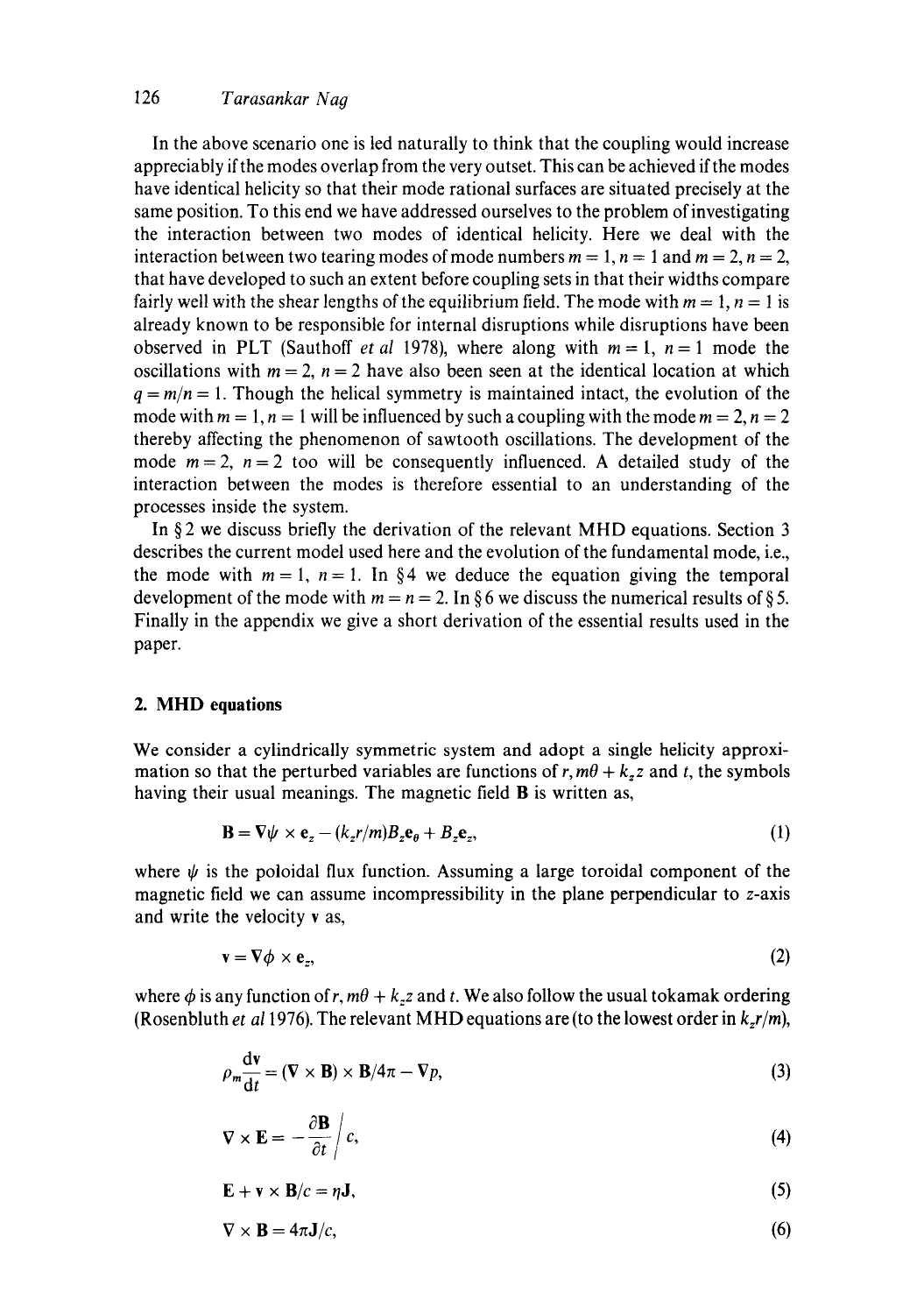where  $\eta$  is the Spitzer resistivity (Spitzer 1956) and the other symbols have their usual meanings. Combining these equations with (l) and (2) we get,

$$
\rho_m \frac{\mathrm{d}}{\mathrm{d}t} (\nabla_\perp^2 \phi) = - \mathbf{e}_z \cdot [\nabla_\perp \psi \times \nabla_\perp (\nabla_\perp^2 \psi)] / 4\pi,\tag{7}
$$

$$
\frac{\partial \psi}{\partial t} + \mathbf{v} \cdot \nabla \psi = -c\eta J_z + E_0, \tag{8}
$$

$$
J_z = -c(\nabla_{\perp}^2 \psi + 2k_z B_z/m)/4\pi,\tag{9}
$$

where  $E_0$  is the externally imposed electric field at the wall of the tokamak (which is later put equal to zero). Here we can write,

$$
\psi = \psi_0(r) + \sum_{i=1}^2 \psi_1^{(i)}(r,t) \cos(m_i \theta + k_{zi} z),
$$

where  $m_{1,2} = 1,2; k_{z1,2} = -(1,2/R)$  and  $\psi_0$ ,  $\psi_1^{(1)}$  refer to the equilibrium and the first order perturbed flux functions of various harmonics respectively.  $\psi_1^{(0)}(r, t)$  inside the island is approximated by  $\psi_1^{(i)}(r, t) = \psi_1^{(i)}(r_x, t)(1 + s_i x)$ , where  $r_x$  is the radius vector of X-point,  $x = r - r_x$ , the radius vector relative to the X-point and  $s_i = [\psi_1^{(i)'} / \psi_1^{(i)}]_{r=r_x}$ . The mode with  $m = n = 1$  having a much higher linear growth rate than the other one will start from a large amplitude in the nonlinear regime and can be assumed to remain more dominant compared to the mode with  $m = n = 2$  throughout our analysis. The equation of the separatrix of the island is under this approximation (White *et al* 1977),

$$
\cos \theta_s = -1 + [x^2/\delta(1 + s_1 x)],
$$

where

$$
\delta = -2[\psi_1^{(1)}/\psi_0^{\prime\prime}]_{r=r_x},
$$
  

$$
s_1 = [\psi_1^{(i)'}/\psi_1^{(1)}]_{r=r_x}.
$$
 (9a)

### **3. Evolution of the fundamental mode**

 $\mathbf{z}$ 

We adopt the step-current model of the equilibrium current density (that is a good approximation to many realistic current profiles), i.e.,  $J_{z,eq} = J_z^{(0)}$  for  $r \le a$  and  $= 0$  for  $r > a$ . Expressing the total current density outside the island as  $J_z = J_{z0} + J_{z1} + \cdots$ , where  $J_{z0}$  and  $J_{z1}$  are the contributions to the current density to various orders in the perturbation, we obtain

$$
J_{z1} = \left(\frac{\mathrm{d}J_z^{(0)}}{\mathrm{d}\psi}\right)_{\psi=\psi_0} \psi_1 = 0 \tag{9b}
$$

for this step current profile. Thus for  $r \le a$  as well as  $r > a$ , the current density  $J_z$  can be represented by  $J_z = J_{z0}(\psi)$ . Moreover, it is known that inside the island the current density is expressed by a function of r and  $\theta$  different from that outside the island (White *et al 1977;* White 1983; Priest 1985). From the continuity of  $J_z$  at  $\psi = \psi_s$  for all r,  $\theta$  we can write the expression of  $J_z$  inside the island in general (even when the form  $J_z = J_z(\psi)$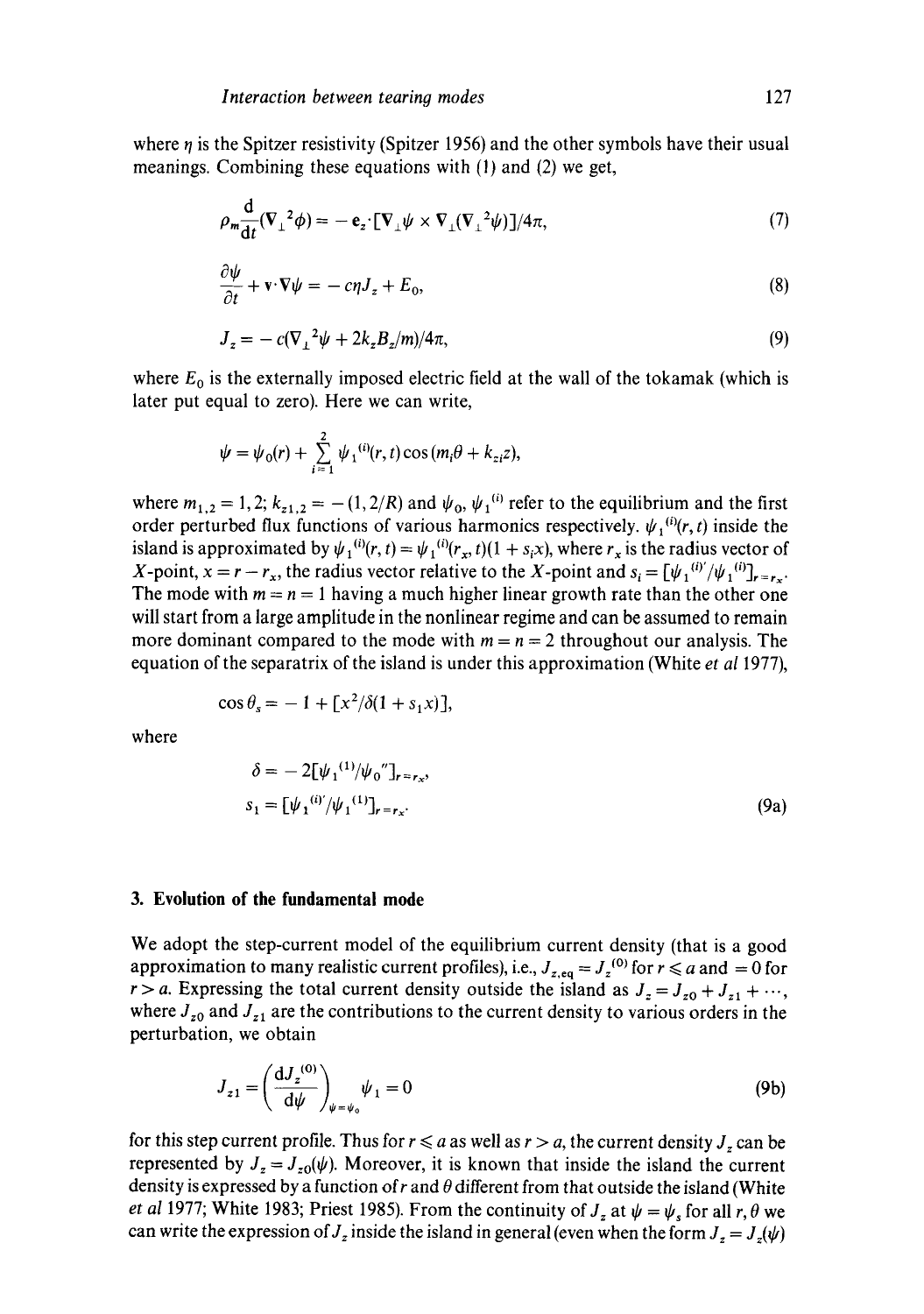for the current density inside the island does not hold good, e.g., for the mode with  $m = 1$ ) as,

$$
J_z = J_b(\psi) + \sum_n a_n(r,\theta)(\psi - \psi_s)^n,
$$

where  $a_n(r, \theta)$  and  $J_h(\psi)$  are unspecified functions of r,  $\theta$  and  $\psi$  respectively. The current density inside the island is fourier-analysed as,

$$
J_z = \sum_i J_z^{(i)}(r, t) \cos m_i \theta,
$$

where

$$
J_z^{(i)} = (2/\pi) \int_0^{\theta_s} \left[ J_b(\psi) + \sum_n a_n(r,\theta) (\psi - \psi_s)^n \right] \cos m_i \theta \, d\theta
$$

and  $\theta_2$  is the magnitude of  $\theta$  on the separatrix. We expand  $J_b(\psi)$  in the form of a Taylor series about the equilibrium value  $\psi = \psi_0$  and retain only the first two terms to obtain  $J_b(\psi) = \alpha + \beta \psi$  (White *et al* 1977; White 1983; Priest 1985), where  $\alpha$ ,  $\beta$  are constants. We get,

$$
J_z^{(1)} = (2/\pi) \left[ (\alpha + \beta \psi_0) \sin \theta_s + \beta \{ \psi_1^{(1)} (\sin 2\theta_s / 2 + \theta_s) + (\psi_1^{(2)} / 2) \times (\sin \theta_s + \sin 3\theta_s / 3) \} \right] + \sum_n \bar{a}_n (r, \theta_s) (\psi - \psi_s)^n, \tag{10}
$$

where  $\bar{a}_n(r, \theta_s) = (2/\pi)\int_0^{\theta_s} a_n(r, \theta) \cos m_i \theta \, d\theta$ . The equation  $\nabla_{\perp}^2 \psi_1^{(1)} = -4\pi J_z^{(1)}/c$  gives on integration along the separatrix  $\psi = \psi_s$ ,

$$
\Delta_1^{(1)'}\psi_1^{(1)} = [\psi_1^{(1)}]_{r=r_2} - [\psi_1^{(1)}]_{r=r_1}
$$
  
= - (8/c)  $\int_{r_1}^{r_2} dr \left[ (\alpha + \beta \psi_0) \sin \theta_s$   
+  $\beta \left\{ \frac{\psi_1^{(1)}}{2} \left( \theta_s + \frac{\sin 2\theta_s}{2} \right) + \frac{\psi_1^{(2)}}{2} \left( \sin \theta_s + \frac{\sin 3\theta_s}{3} \right) \right\} \right],$  (11)

where  $r = r_1$  and  $r = r_2$  are the radial co-ordinates of the extremities of the island. Along the separatrix

$$
\cos \theta_s = -1 + x^2 / [\delta(1 + s_1 x)]
$$

we have,

 $x = s_1 \delta \cos^2(\theta_s/2) + \sqrt{2\delta} \cos(\theta_s/2)$  for  $x > 0$ 

and

$$
= s_1 \delta \cos^2(\theta_s/2) - \sqrt{2\delta} \cos(\theta_s/2) \quad \text{for } x < 0.
$$

Utilising these expressions we can finally write **(11)** in the form,

$$
\Delta_1^{(1)'}\psi_1^{(1)} = -(64\sqrt{\delta/2}/c)\left[\frac{\alpha + \beta\psi_0(r_x)}{\lambda}\right]/3 + 2\beta s_1 \delta\psi_0'(r_x)/5 + 2\beta\delta\psi_0''(r_x)/15 + 7\beta\psi_1^{(1)}(r_x)/15\right].
$$
 (12)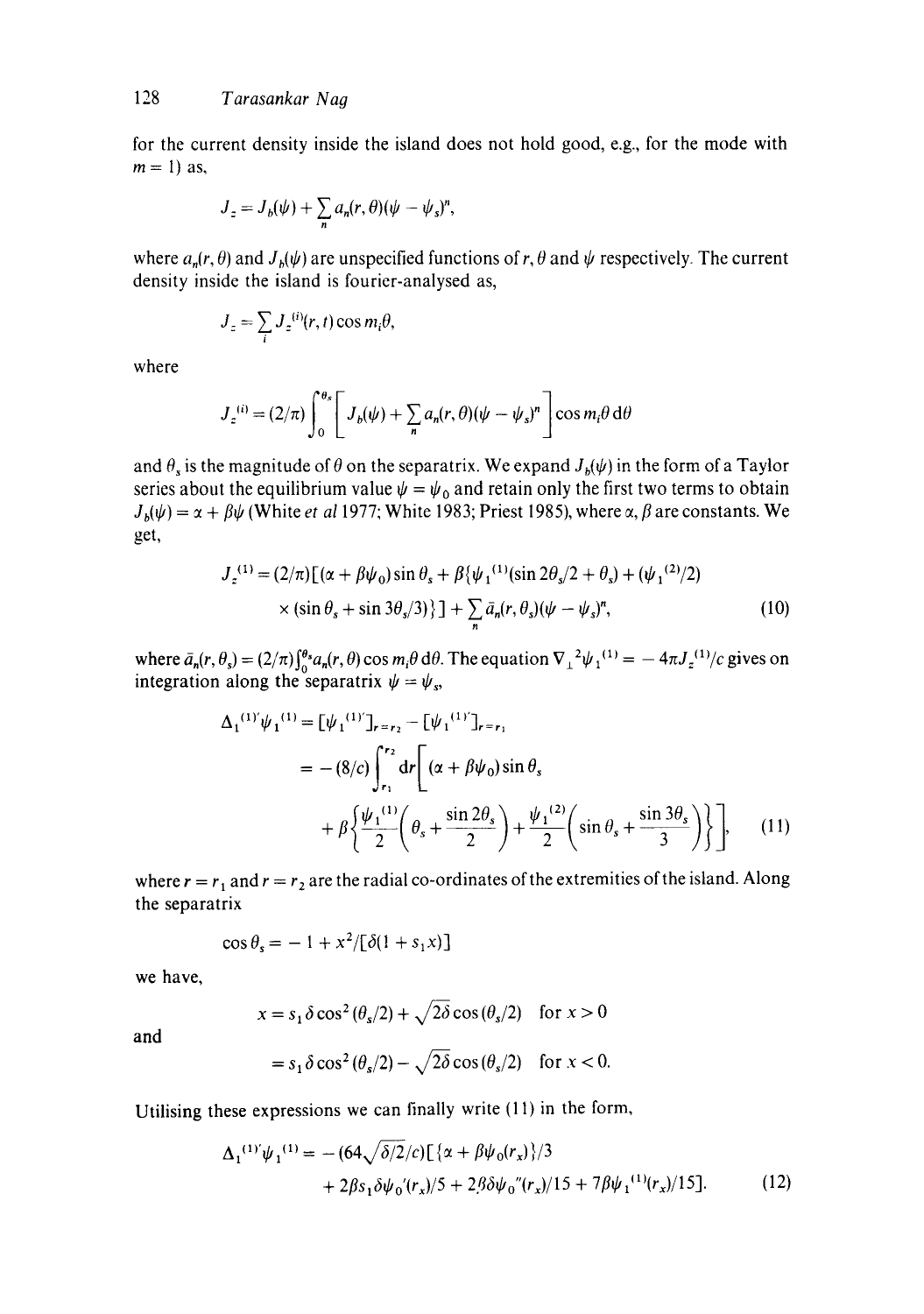Similarly we get by integrating the equation  $\nabla^{-2} \psi_1^{(2)} = -4\pi J_z^{(2)}/c$ 

that

$$
(\text{here } \Delta_1^{(2)} \psi_1^{(2)} = [\psi_1^{(2)}]_{r=r_2} - [\psi_1^{(2)}]_{r=r_1})
$$
\n
$$
\Delta_1^{(2)} \psi_1^{(2)} = -(64\sqrt{\delta/2}/c) [\{\alpha + \beta\psi_0(r_x)\}/15 - 2\beta s_1 \delta\psi_0'(r_x)/35 - 2\beta\delta\psi_0''(r_x)/105 - 19\beta\psi_1^{(1)}(r_x)/105].
$$
\n(13)

We obtain from (12) and (13)

$$
\beta = -35c[\Delta_1^{(1)}'\psi_1^{(1)} + 5\Delta_1^{(2)}'\psi_1^{(2)}]/[1024\sqrt{2\delta}\psi_1^{(1)}(r_x)]
$$
\n(14)

and

$$
\alpha + \beta \psi_0(r_x) = 35c \left[ 3\Delta_1^{(2)'} \psi_1^{(2)} - 15\Delta_1^{(1)'} \psi_1^{(1)}/7 \right] / 1024 \sqrt{2\delta}.
$$
 (15)

Expressing (8) at  $r = r_s$ , where

$$
(\psi_0')_{r=r_s}=0, \quad \theta_s=\pi-(\delta s_1^2/2)^{1/2},
$$

we obtain by neglecting  $\psi_1^{(2)}$  and  $E_0$  on the right hand side,

$$
\frac{\partial \psi_1^{(1)}}{\partial t} = 35c^2 \eta (\Delta_1^{(1)} \psi_1^{(1)}) \psi_1^{(1)} / [1024 \sqrt{2\delta} (\psi_1^{(1)})_{r=r_x}].
$$
\n(16)

Now since  $J_z = 0$  outside the island we get from (8),  $\phi_1^{(1)} = r\dot{\psi}_1^{(1)}/\dot{\psi}_0'$ , where we have used

$$
\phi_1 = \sum_{m_i=1}^2 \phi_1^{(i)}(r, t) \cos m_i \theta, \quad \dot{\psi}_1^{(1)} = \partial \psi_1^{(1)}/\partial t, \quad \psi_0' = d\psi_0/dr. \tag{17}
$$

With our assumed model of the equilibrium current density it readily follows that

$$
\psi_0' = -(2\pi J_{z0} a^2 / cr + krB_{0z}/m) \text{ for } a < r < b,
$$
  
=  $-r(2\pi J_{z0}/c + kB_{0z}/m) \text{ for } 0 < r < a,$  (18)

where  $b$  is the radius of the cylinder or equivalently the minor radius of the tokamak. We obtain by combining (7), (17) and (18),

$$
\frac{\partial}{\partial t}(\nabla^2 \phi_1^{(1)}) = \frac{\partial}{\partial t}[\nabla^2 (r\dot{\psi}_1^{(1)}/\psi_0')] = 0.
$$
\n(19)

Since  $\psi_1^{(1)}$  satisfies simultaneously (19) and also the condition that  $\nabla^2 \psi_1^{(1)} = 0$  outside the island we can write,

$$
\psi_1^{(1)} = a_1 r(\gamma_1 t + \delta_1) \quad \text{for } 0 < r < a,
$$
  
=  $(c_2 r + c_3/r)(\gamma_1 t + \delta_1) \quad \text{for } a < r < r_1,$ 

and

$$
= c_1(r - b^2/r)(\gamma_1 t + \delta_1) \quad \text{for } r_2 < r < b,\tag{20}
$$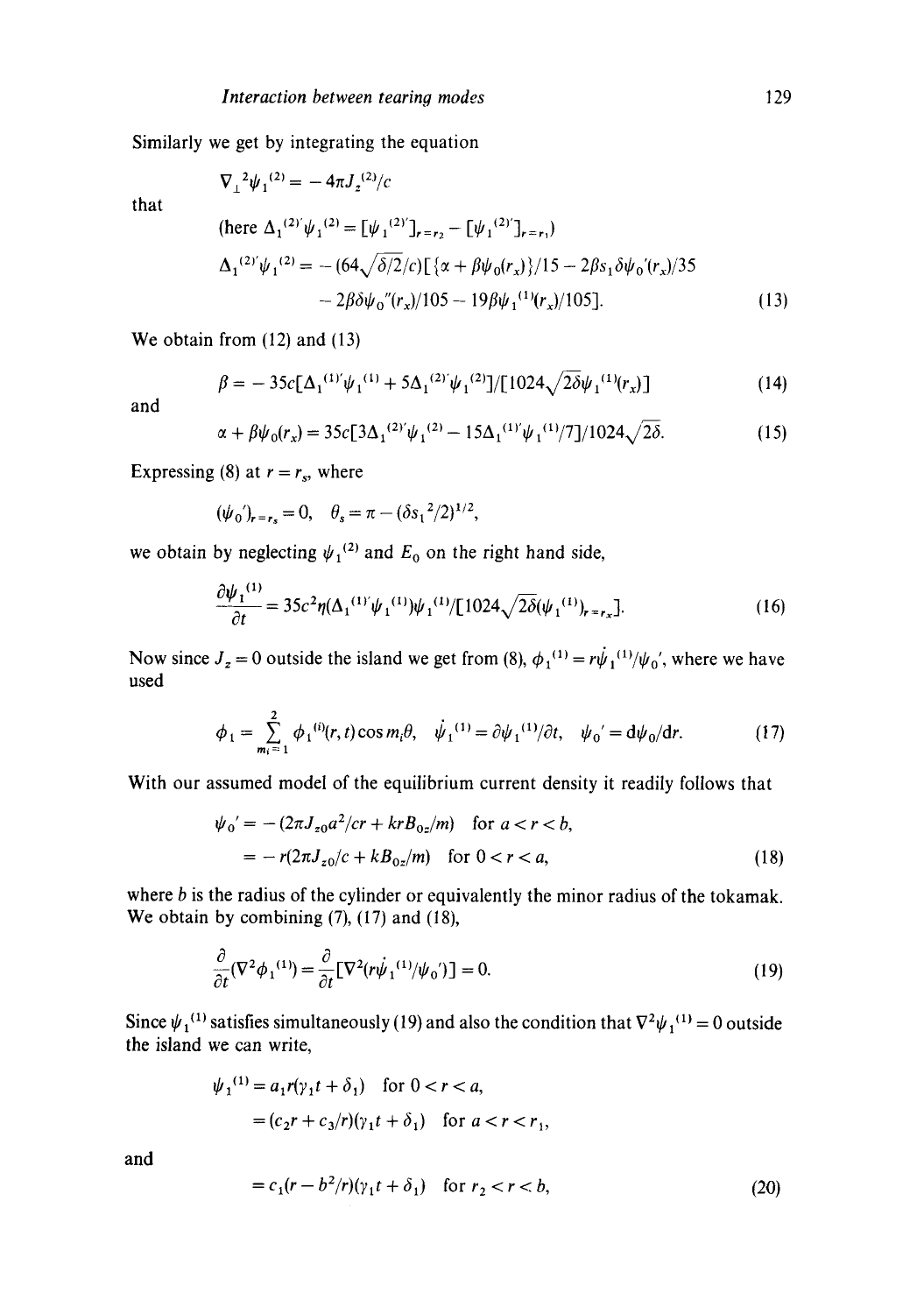#### 130 *Tarasankar Na9*

where  $a_1, c_1, c_2, c_3, \gamma_1, \delta_1$  are constants to be determined later (see Appendix) and we have used the boundary condition that  $\psi_1^{(1)}$  is finite at  $r = 0$  and zero at  $r = b$ .

The Lagrangian displacement  $\xi_1^{(1)}$  defined by  $\xi_1^{(1)} = \psi_1^{(1)}/\psi_0$  is continuous at  $r = a$ because of the continuity of both  $\psi_1^{(1)}$  and  $\psi_0'$  there.

Now

$$
\xi_1^{(1)'} = \psi_1^{(1)'} / \psi_0' - \psi_1^{(1)} \psi_0'' / (\psi_0')^2; \n\nabla_1^2 \psi_1^{(1)} = -4\pi J_z^{(1)} / c = -4\pi \frac{dJ_{z0}}{dr} \psi_1^{(1)} / c \psi_0'.
$$
\n(21)

Integrating (21) we obtain that the discontinuity of  $\psi_1^{(1)'}$  at  $r = a = 4\pi J_{z0}(\psi_1^{(1)}/\psi_0')_{r=a}/c$ for our step-current model. Again since

$$
[(\psi_0'')_{r=a+\varepsilon}-(\psi_0'')_{r=a-\varepsilon}]_{\varepsilon\to 0}=4\pi J_{z0}/c
$$

from (18), we obtain from (21) that  $\xi_1^{(1)}$  is also continuous at  $r = a$ . Matching  $\xi_1^{(1)}$  and  $\xi_1^{(1)}$  at  $r = a$  we get from (20),  $c_2 = a_1/(1 - r_s^2/a^2)$ ,  $c_3 = -c_2r_s^2$ . Thus we can write,

$$
\Delta_1^{(1)'}\psi_1^{(1)} = (\Delta_1^{(1)'}\psi_1^{(1)})_0(\gamma_1 t + \delta_1),
$$

where

$$
(\Delta_1^{(1)'}\psi_1^{(1)})_0 = c_1(1+b^2/r_2^2) - \frac{a_1(1+r_s^2/r_1^2)}{(1-r_s^2/a^2)}
$$

and  $r = r_s$  represents the location of the mode rational surface.

Substituting for  $\Delta_1^{(1)} \psi_1^{(1)}$  in (16) we obtain,

$$
\psi_1^{(1)} = \psi_1^{(1)}(r_x)(1 + s_1x)(3\alpha\delta_1t/2 + \beta)^{2/3},
$$

where

$$
\alpha \delta_1/\beta = (35c^2 \eta/2048) \left[ -\psi_0''(r_x)/(\psi_1^{(1)}(r_x))^3 \right]^{1/2} (\Delta_1^{(1)'} \psi_1^{(1)})_0.
$$
 (22)

The pattern of evolution of the fundamental mode as given by (22) thus depends on the parameters of the problem, namely, the width of the current layer a, the minor radius of the tokamak b and the position of the mode rational surface  $r = r_s$ .

### **4. Evolution of the mode with**  $m = 2$ **,**  $n = 2$

The equation determining the evolution of the mode with  $m = n = 2$  (i.e.,  $\psi_1^{(2)}$ ) at  $r = r_s$ is given from (8) by

$$
\frac{\partial \psi_1^{(2)}}{\partial t} + \mathbf{v}_1^{(1)} \cdot \nabla \psi_1^{(1)} = -c \eta J_z^{(2)},\tag{23}
$$

where  $v_1^{(1)}$  is the first harmonic component of the velocity perturbation and  $J_1^{(2)}$  the second harmonic component of the perturbation in current density given by

$$
J_z^{(2)} = (2/\pi) \int_0^{\theta_s} (\alpha + \beta \psi) \cos 2\theta \, d\theta.
$$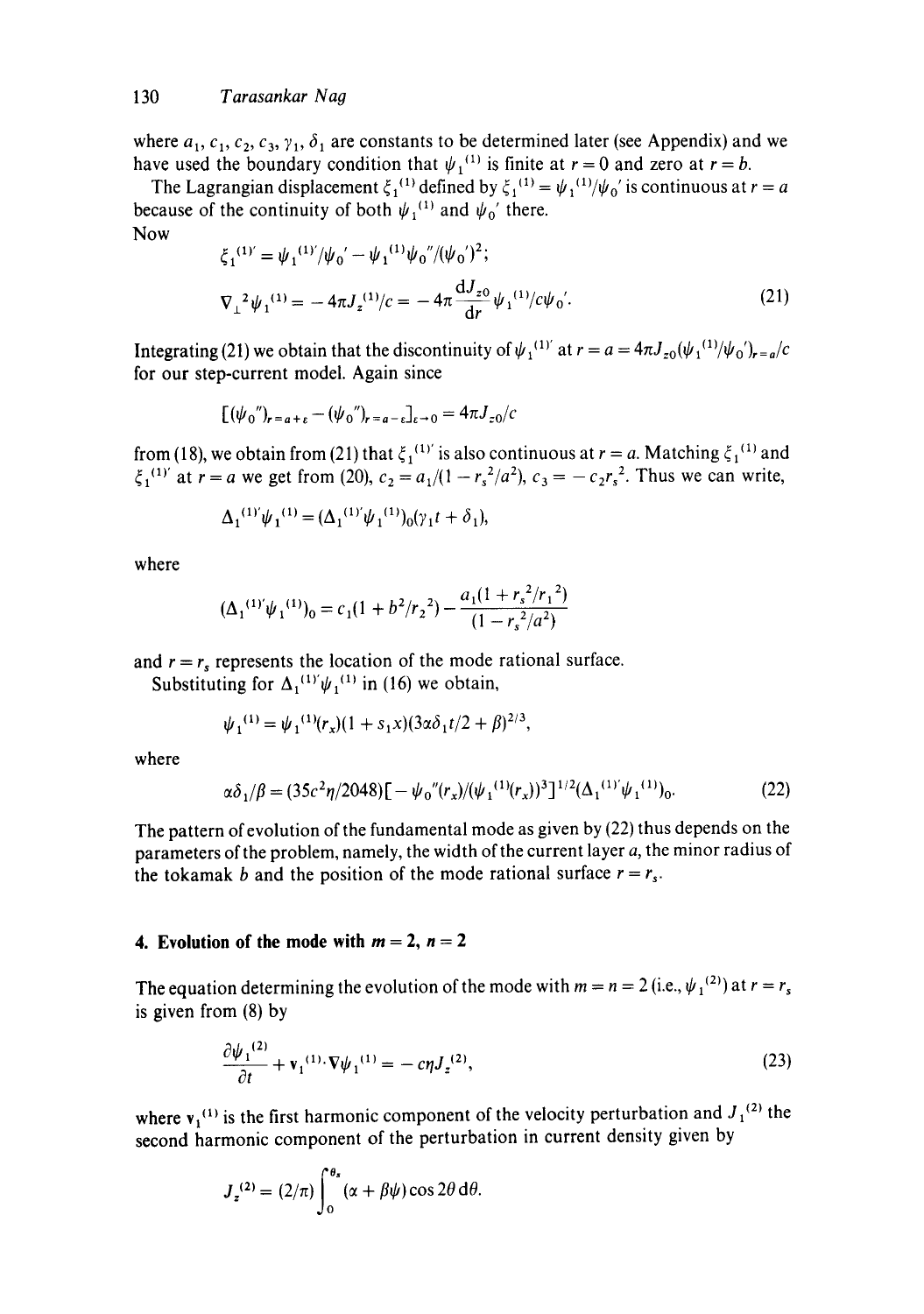Substituting from (14) and (15) we obtain,

$$
J_z^{(2)} = \left[35c(\Delta_1^{(1)}'\psi_1^{(1)})_0/512\pi(2\delta)^{1/2}\right] \left[15(2x^2/\delta)^{1/2}/7(1+s_1x)^{1/2} - \{\psi_1^{(1)}(2x^2/\delta)^{1/2}/(1+s_1x)^{1/2} + \psi_1^{(2)}\pi/2\}/(\psi_1^{(1)})_{r=r_x}\right].
$$
 (24)

In the region inside the island, equation (7) gives, when combined with (22),

$$
\rho_m \frac{d}{dt} \nabla_{\perp}^2 {\phi_1}^{(1)} = - \psi_0 \prime (1 - s_1 r_x) \psi_1^{(1)}(r_x) T(t) / 4\pi r^3,
$$

where

$$
T(t) = (3\alpha\delta_1 t/2 + \beta)^{2/3}.
$$
 (25)

Or

$$
\nabla_{\perp}^{2} \phi_{1}^{(1)} = -(\psi_{0}^{'} / 10\pi \rho_{m} r^{3} \alpha \delta_{1}) (1 - s_{1} r_{x}) \psi_{1}^{(1)}(r_{x}) (3\alpha \delta_{1} t / 2 + \beta)^{5/3}.
$$
 (26)

Let  $\phi_1^{(1)} = \Phi(r)T_1(t)$ , where  $\Phi(r)$  and  $T_1(t)$  are hitherto unspecified functions of r and **<sup>t</sup>**respectively. We get,

$$
\frac{d^2\Phi}{dr^2} + \frac{d\Phi}{dr}/r - \Phi/r^2 = -\psi_0'(1 - s_1 r_x)\psi_1^{(1)}(r_x)/4\pi\rho_m r^3;
$$
  
\n
$$
T_1 = (2/5\alpha\delta_1)(3\alpha\delta_1 t/2 + \beta)^{5/3}.
$$
\n(27)

Solving this equation by the method of the variation of parameters we obtain,

$$
\Phi = [c_{10}r + c_{20}/r - \psi_1^{(1)}(r_x)(1 - s_1r_x)k_zB_{0z} \times (1 + r_s^2/3r^2)/4\pi\rho_m] \sin \theta,
$$
\n(28)

where  $c_{10}, c_{20}$  are constants to be found out later (see Appendix (A)).

Substituting for  $\phi_1^{(1)}$  in the relation  $v_1^{(1)} = V \phi_1^{(1)} \times e_z$  we obtain,

$$
\mathbf{v}_{1r}^{(1)} = [c_{10} + c_{20}/r^2 - \psi_1^{(1)}(r_x)(1 - s_1r_x)k_zB_{0z} \times (1 + r_s^2/3r^2)/4\pi\rho_m r] T(t)\cos\theta, \qquad (29a)
$$
  

$$
\mathbf{v}_{1\theta}^{(1)} = -[c_{10} - c_{20}/r^2 + \psi_1^{(1)}(r_x)(1 - s_1r_x)k_zB_{0z}r_s^2/6\pi\rho_m r^3] \times T(t)\sin\theta. \qquad (29b)
$$

Putting the expressions of  $v_1^{(1)}\cdot \nabla \psi_1^{(1)}$  and  $J_z^{(2)}$  in (23) we get,

$$
\frac{\partial \psi_1^{(2)}}{\partial t} + 2\Phi(r_s)(3\alpha\delta_1 t/2 + \beta)^{7/3}/5\alpha\delta_1
$$
  
=  $\alpha_3(\gamma_1 t + \delta_1)/T + \alpha(\gamma_1 t + \delta_1)\psi_1^{(2)}/T^{3/2},$  (30)

where

$$
\alpha_3 = -(35c^2 \eta x_s/1024\pi)(\psi_0''/\psi_1^{(1)})_{r=r_x}(\Delta_1^{(1)'}\psi_1^{(1)})_0
$$
  
× (s<sub>1</sub>x<sub>s</sub> - 8/7)/(1 + s<sub>1</sub>x<sub>s</sub>)<sup>1/2</sup>,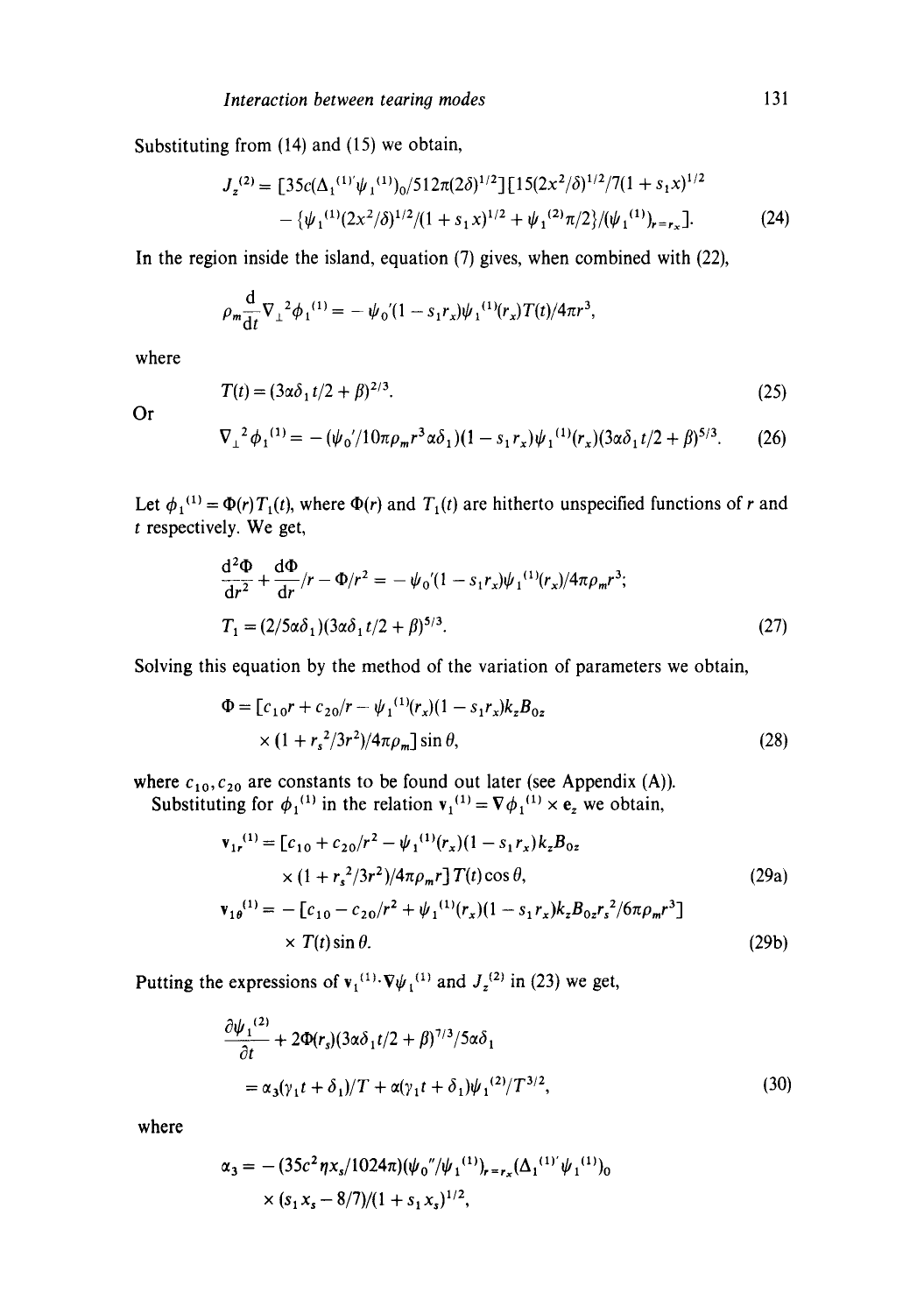132 *Tarasankar Nag* 

$$
\Phi(r_s) = -\left[\{\psi_1^{(1)}(r_x)\}^2 (1 - s_1 r_x) k B_{0z} \{2(1 + s_1 x) r_s^2 / r^3 + 3s_1
$$
  
×  $(1 + r_s^2 / 3r_1^2)\} / 24\pi \rho_m r_s + \psi_1^{(1)}(r_x) \{c_{10}(1 - s_1 r_x) - c_{20}$   
×  $(1 + 2s_1 r_s - s_1 r_x) / r_s^2\}$ ],  $x_s = r_s - r_x$ .

Finally we obtain by solving the differential equation (30),

$$
(\psi_1^{(2)})_{r=r_s} = (2/3\alpha\delta_1)(9\alpha\delta_1^2/4\gamma_1)^{1/3}z_1^{p-2/3}\exp(z_1)\bigg[\alpha_3\bigg\{(3\delta_1/2) + \sum_{z_0}^{r_1}z^{1-p}\exp(-z)\,dz + (\delta_1 - 2\beta\gamma_1/3\alpha\delta_1)\bigg\}_{z_0}^{r_1}z^{-p}
$$
  
×  $\exp(-z)\,dz\bigg\} - (2/5\alpha\delta_1)\Phi(r_s)(9\alpha\delta_1^2/4\gamma_1)^3\int_{z_0}^{z}z^{3-p}$   
×  $\exp(-z)\,dz\bigg] + (\psi_1^{(2)})_0 f(z_0)/f(z_1),$  (31)

where

$$
p = 4(\delta_1 - 2\beta \gamma_1 / 3\alpha \delta_1) / 3\delta_1, \quad z_0 = 4\beta \gamma_1 / 9\alpha \delta_1^2, \quad (\psi_1^{(2)})_0 = (\psi_1^{(2)})_{t=0},
$$
  

$$
z_1 = (3\alpha \delta_1 t/2) + \beta, \quad f(z) = (9\alpha \delta_1^2 z/4\gamma_1)^{2/3 - p} \exp(-z).
$$

### **5. Numerical results**

The amplitude of the mode  $\psi_1^{(2)}$  is found out by numerical integration of the integrals appearing in equation (31) and then plotted as a function of time for various initial amplitudes of the modes  $\psi_1^{(1)}$  and  $\psi_1^{(2)}$  respectively (figures 1 and 2). Also shown graphically is the temporal behaviour of the mode  $\psi_1^{(2)}$ , if present alone with the set of equilibrium parameters identical with ours (figure 3). The equilibrium parameters chosen are relevant to the DITE experiment (Turner and Wesson 1982), i.e.,  $B_{0z} =$ 1.34 T,  $J_{0z} = 1.5$  MA,  $n = 3 \times 10^{13}$ /c.c.,  $R = 1.7$  m,  $b = 26.0$  cm. *a* has been chosen to be 6.5 cm and correspondingly  $r_s$  found out to be 18.655 cm.  $\eta$  has been taken equal to the Spitzer resistivity at the electron temperature  $T_e = 100 \text{ eV}$ . The derivations of some essential results needed for computation are furnished in the appendix. A few typical order of magnitude estimates of the growth rates obtained from figure 1 are summarized in table 1. Similar calculations performed from figure 2 with two different initial widths of the mode  $\psi_1^{(2)}$  show that the growth rate of the mode  $m = n = 2$  still remains practically the same as in the previous case (of the order of  $10^5 \text{ sec}^{-1}$ ) for the equilibrium parameters we have chosen. This shows that the evolution of the mode  $\psi_1^{(2)}$  is determined predominantly by the initial amplitude of the mode  $\psi_1^{(1)}$  which is chosen to be the same in all these cases.

#### **6. Discussion**

The present results show that although the amplitude of the mode  $m = n = 2$ , if left alone, decreases with time in the nonlinear regime for our choice of equilibrium parameters (as is evident from figure 3), it grows due to interaction of two  $m = 1$ ,  $n = 1$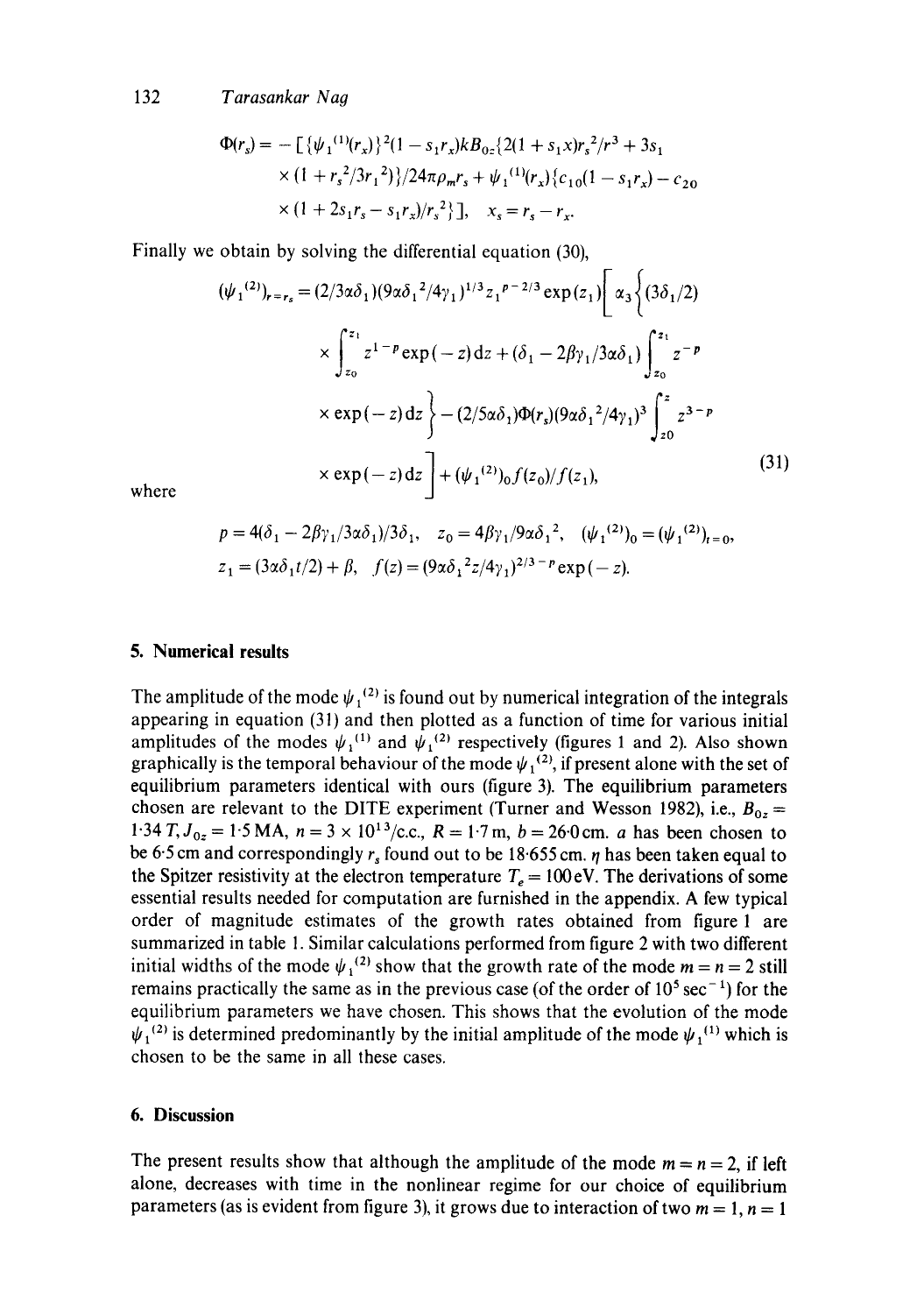

equal to 1.0 and 2.0 respectively, b,  $T_e$ ,  $\eta$  and  $\delta$  are the same as above. equal to 1.0 and 2.0 respectively. b,  $T_e$ ,  $\eta$  and  $\delta$  are the same as above. **have the same meanings as in the text.**  have the same meanings as in the text.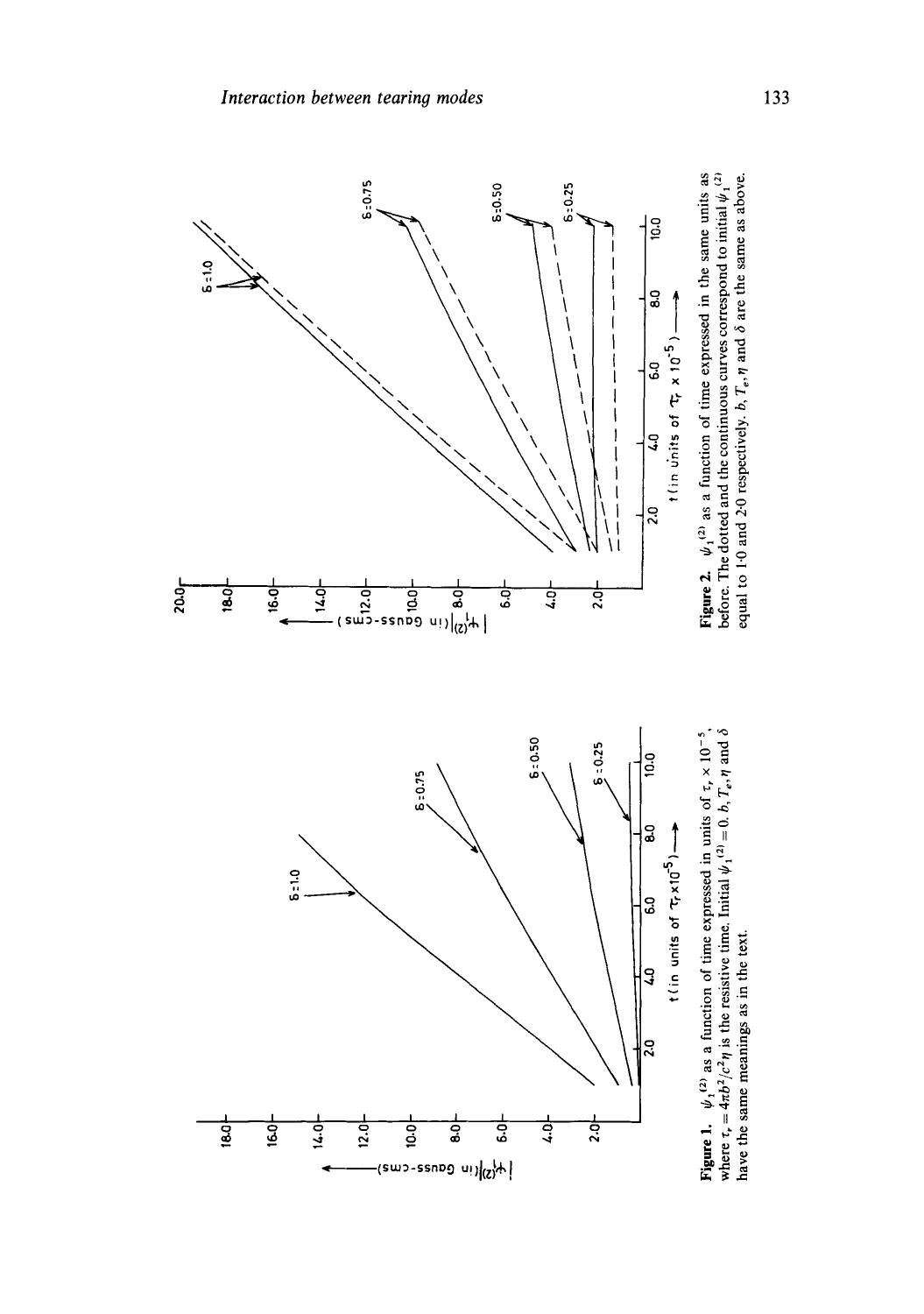

Figure 3. The uncoupled mode  $\psi_1^{(2)}$  against time expressed in units of  $\tau_r \times 10^{-4}$ . The initial width of the island has been taken to be 2.0. All the parameters remain the same as before.

**Table 1.** Growth rates of the mode  $\psi_1^{(2)}$  (m = n = 2) for various initial widths of  $m = 1$ ,  $n = 1$  island (initial amplitude of  $\psi_1^{(2)} = 0$ ).

| $\delta$ (in cm <sup>2</sup> )<br>(initial width of $m = 1$ ,<br>$n = 1$ island = 2(2 $\delta$ ) <sup>1/2</sup> ) | $\frac{d\psi_1^{(2)}}{dt} / \psi_1^{(2)} (in s^{-1})$<br>(growth rate) |
|-------------------------------------------------------------------------------------------------------------------|------------------------------------------------------------------------|
| $1-0$                                                                                                             | $2 \times 10^5$                                                        |
| 0.75                                                                                                              | $1.5 \times 10^{5}$                                                    |
| 0.50                                                                                                              | 10 <sup>5</sup>                                                        |
| 0.25                                                                                                              | 10 <sup>5</sup>                                                        |
|                                                                                                                   |                                                                        |

modes (as can be seen from figures 1 and 2). Moreover, a comparison of the pattern of temporal development of the modes in our case with that obtained by others (Waddell *et al* 1979; Carreras *et al* 1980) reveals that while in the former the modes overlap *ab initio* giving rise to an almost constant growth rate of the flux perturbation, in the latter the growth rate builds up from a low magnitude to a large one as the islands overlap each other.

Our calculations have, however, been performed under various simplifying assumptions. Unlike in the present case, where the mode with  $m = n = 1$  has been assumed to be more dominant compared to that with  $m = 2$ ,  $n = 2$ , an exact analysis of the interaction will need a rigorous nonlinear treatment and involve more than two modes (e.g., the (2, 2) mode, after it has grown to a sufficiently large magnitude can interact with the  $(-1, -1)$  mode and the coupling will modify the  $(1, 1)$  mode which further affects the destabilization of the  $(2, 2)$  mode). Nevertheless, our approximate analysis describes correctly the build-up of the process for a reasonable period of time and gives us a feel for the efficacy of the interaction. Secondly, our calculations have been done with a time-independent resistivity and a step current profile. A detailed nonlinear calculation including a self-consistently calculated time-dependent resistivity and a realistic current profile is now being performed.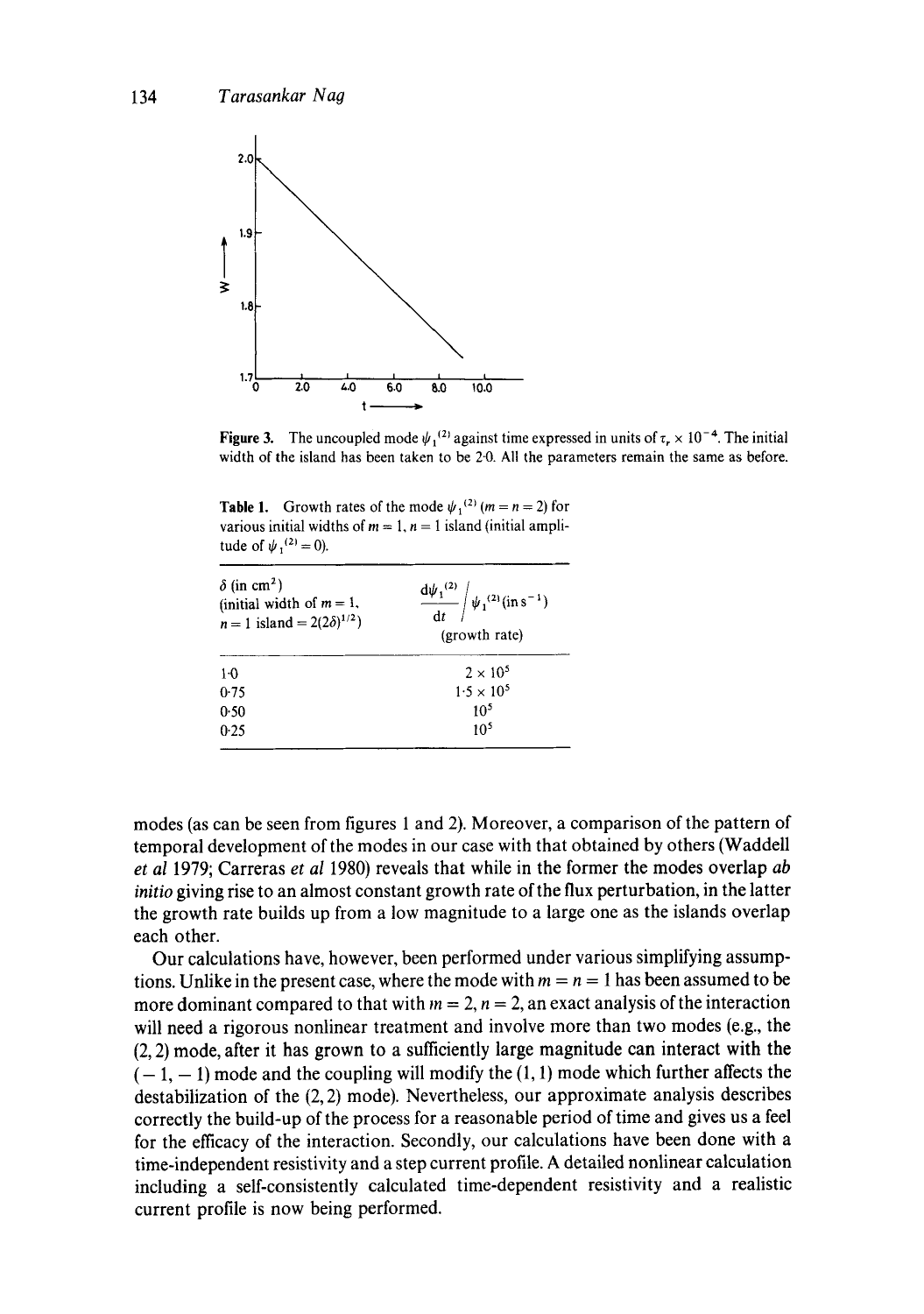## **Appendix**

# A. Determination of  $a_1/c_1$

The radial and the azimuthal components of the first order velocity perturbation are given outside the island by

$$
v_{1r}^{(1)} = -\psi_1^{(1)}/\psi_0' \quad \text{and} \quad v_{1\theta}^{(1)} = \frac{\partial}{\partial r}(r\psi_1^{(1)}/\psi_0') \text{ respectively.} \tag{A.1}
$$

Inside the island these are given by equations (29a) and (29b) respectively, namely,

$$
v_{1r}^{(1)} = [c_{10}r + c_{20}/r - \psi_1^{(1)}(r_x)(1 - s_1r_x)k_zB_{0z}(1 + r_s^2/3r^2)/4\pi\rho_m]
$$
  
×  $T_1(t)$ ′cos  $\theta/r$ , (29a)

$$
v_{1\theta}^{(1)} = -[c_{10} - c_{20}/r^2 + \psi_1^{(1)}(r_x)(1 - s_1r_x)k_zB_{0z}r_s^2/6\pi\rho_m r^3] \times T_1(t)\sin\theta,
$$
\n(29b)

where

$$
T_1(t) = 2(3\alpha \delta_1 t/2 + \beta)^{5/3}/5\alpha \delta_1.
$$

Matching the two expressions for  $v_{1r}^{(1)}$  at  $r = r_1$  ( $r = r_1$  and  $r = r_2$  are the extremities of the island), we get,

$$
c_{10}r_1 + c_{20}/r_1 = \alpha_{1c}(\gamma_1/\delta_1)(a_1\delta_1/\beta^{2/3})
$$
  
 
$$
\times \left[c_1\delta_1(1+b^2/r_2^2) - \frac{a_1\delta_1(1+r_s^2/r_1^2)}{(1-r_s^2/a^2)}\right] - \beta_{1c},
$$

where

$$
\alpha_{1c} = -\left[5r_1/2(\psi_0')_{r_1}\right](35c^2\eta/2048) \left[-\frac{\psi_0''(r_x)}{\{\psi_1^{(1)}(r_x)\}^3}\right]^{1/2}
$$
  
×  $(r_1 - r_s^2/r_1)/\beta(1 - r_s^2/a^2)$ ,  

$$
\beta_{1c} = -\psi_1^{(1)}(r_x)(1 - s_1r_x)k_zB_{0z}(1 + r_s^2/3r_1^2)/4\pi\rho_m.
$$
 (A.2)

Similarly by matching the expressions for  $v_{10}^{(1)}$  at  $r = r_1$  we obtain,

$$
c_{10}r_1 - c_{20}/r_1 = \alpha_{2c}(\gamma_1/\delta_1)(a_1\delta_1/\beta^{2/3})
$$
  
 
$$
\times \left[c_1\delta_1(1+b^2/r_2^2) - \frac{a_1\delta_1(1+r_s^2/r_1^2)}{(1-r_s^2/a^2)}\right] + \beta_{2c}, \qquad (A.3)
$$

where

$$
\alpha_{2c} = -(5r_1/2) \cdot (35c^2 \eta/2048) \left[ -\psi_0''(r_x)/(\psi_1^{(1)}(r_x))^3 \right]^{1/2}
$$

$$
\times \left\{ \frac{\mathrm{d}}{\mathrm{d}r} \left[ \frac{ra_1(r - r_s^2/r)}{\psi_0'(1 - r_s^2/a^2)} \right] \right\}_{r = r_1},
$$

$$
\beta_{2c} = -\psi_1^{(1)}(r_x)(1 - s_1 r_x) k_z B_{0z} r_s^2/6\pi \rho_m r_1^2.
$$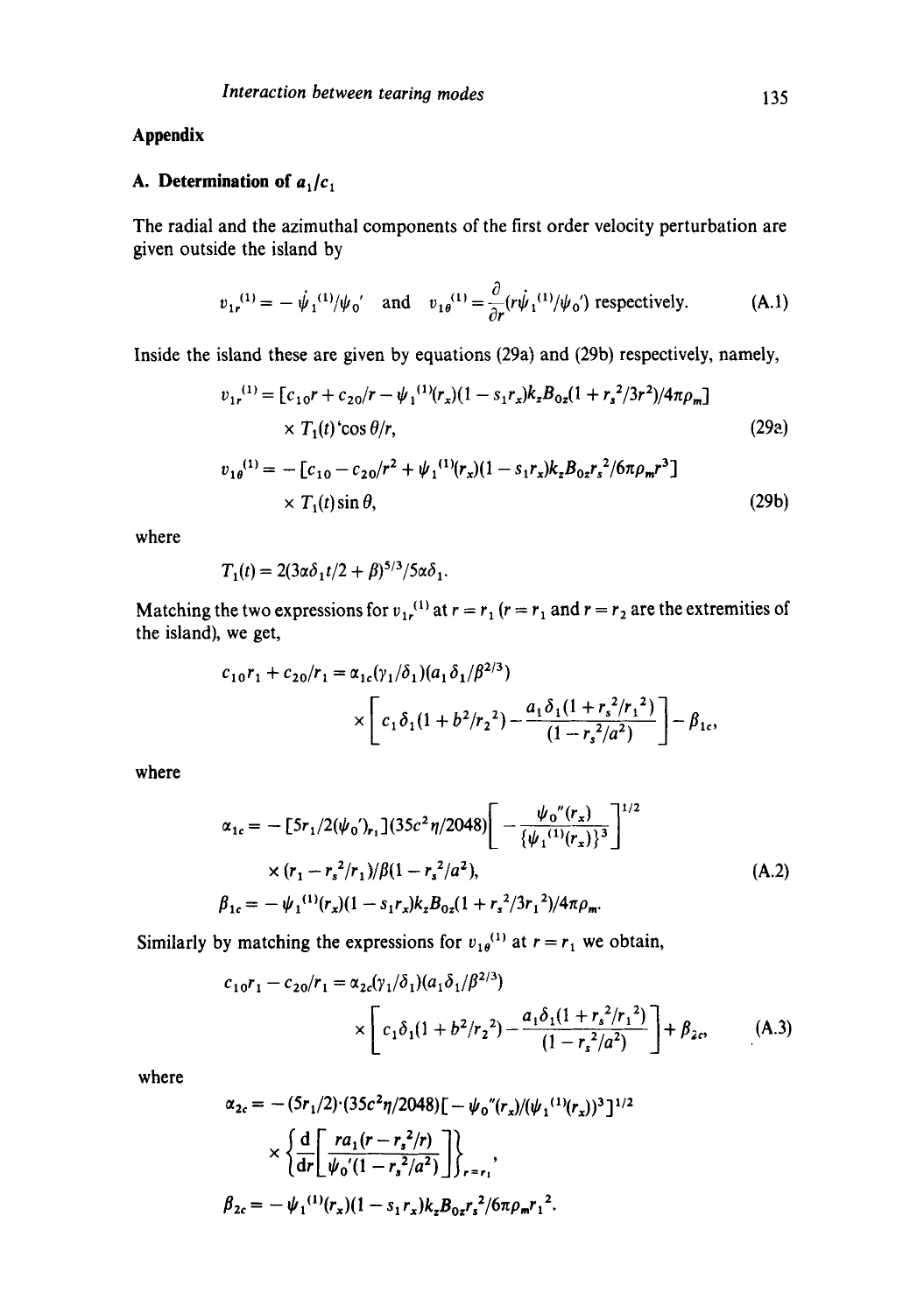Similarly, we get by matching the two expressions for  $v_{1r}^{(1)}$  and  $v_{1\theta}^{(1)}$  respectively at  $r = r_2$ ,

$$
c_{10}r_2 + c_{20}/r_2 = \alpha_{3c}(\gamma_1/\delta_1)(c_1\delta_1/\beta^{2/3}) \left[ c_1\delta_1(1+b^2/r_2^2) -\frac{a_1\delta_1(1+r_s^2/r_1^2)}{(1-r_s^2/a^2)} \right] - \beta_{3c},
$$
\n(A.4)

where

$$
\alpha_{3c} = -[5r_2/2(\psi_0')_{r_2}](r_2 - b^2/r_2)(35c^2\eta/2048)
$$
  
×  $[-\psi_0''(r_x)/(\psi_1^{(1)}(r_x))^3]^{1/2}$ ,  

$$
\beta_{3c} = -\psi_1^{(1)}(r_x)(1 - s_1r_x)k_zB_{0z}(1 + r_s^2/3r_2^2)/4\pi\rho_m
$$

and

$$
c_{10}r_2 - c_{20}/r_2 = \alpha_{4c}(\gamma_1/\delta_1)(c_1\delta_1/\beta^{2/3}) \left[ c_1\delta_1(1 + b^2/r_2^2) -\frac{a_1\delta_1(1 + r_s^2/a^2)}{(1 - r_s^2/a^2)} \right] + \beta_{4c},
$$
\n(A.5)

$$
\alpha_{4c} = -(5r_2/2)(35c^2\eta/2048) \left[ -\frac{\psi_0''(r_x)}{\{\psi_1^{(1)}(r_x)\}^3} \right]^{1/2}
$$

$$
\times \left[ \frac{d}{dr} \{r(r - b^2/r)/\psi_0'\} \right]_{r=r_1},
$$

$$
\beta_{4c} = -\psi_1^{(1)}(r_x)(1 - s_1r_x)k_z B_{0z} r_s^2/6\pi\rho_m r_2^3.
$$

From equations (A.2) and (A.3) we get,

$$
c_{10} = (1/2r_1) \left[ (\alpha_{1c} + \alpha_{2c})(\gamma_1/\delta_1)(a_1\delta_1/\beta^{2/3}) \left\{ c_1\delta_1(1 + b^2/r_2^2) - \frac{a_1\delta_1(1 + r_s^2/r_1^2)}{(1 - r_s^2/a^2)} \right\} + \beta_{2c} - \beta_{1c} \right],
$$
  

$$
c_{20} = (r_1/2) \left[ (\alpha_{1c} - \alpha_{2c})(\gamma_1/\delta_1)(a_1\delta_1/\beta^{2/3}) \left\{ c_1\delta_1(1 + b^2/r_2^2) - \frac{a_1\delta_1(1 + r_s^2/r_1^2)}{(1 - r_s^2/a^2)} \right\} - (\beta_{3c} + \beta_{4c}) \right].
$$
 (A.6)

Similarly from (A.4) and (A.5) we get,

$$
c_{10} = (1/2r_2) \left[ (\alpha_{3c} + \alpha_{4c})(\gamma_1/\delta_1)(c_1\delta_1/\beta^{2/3}) \left\{ c_1\delta_1(1 + b^2/r_2^2) - \frac{a_1\delta_1(1 + r_s^2/r_1^2)}{(1 - r_s^2/a^2)} \right\} + \beta_{4c} - \beta_{3c} \right],
$$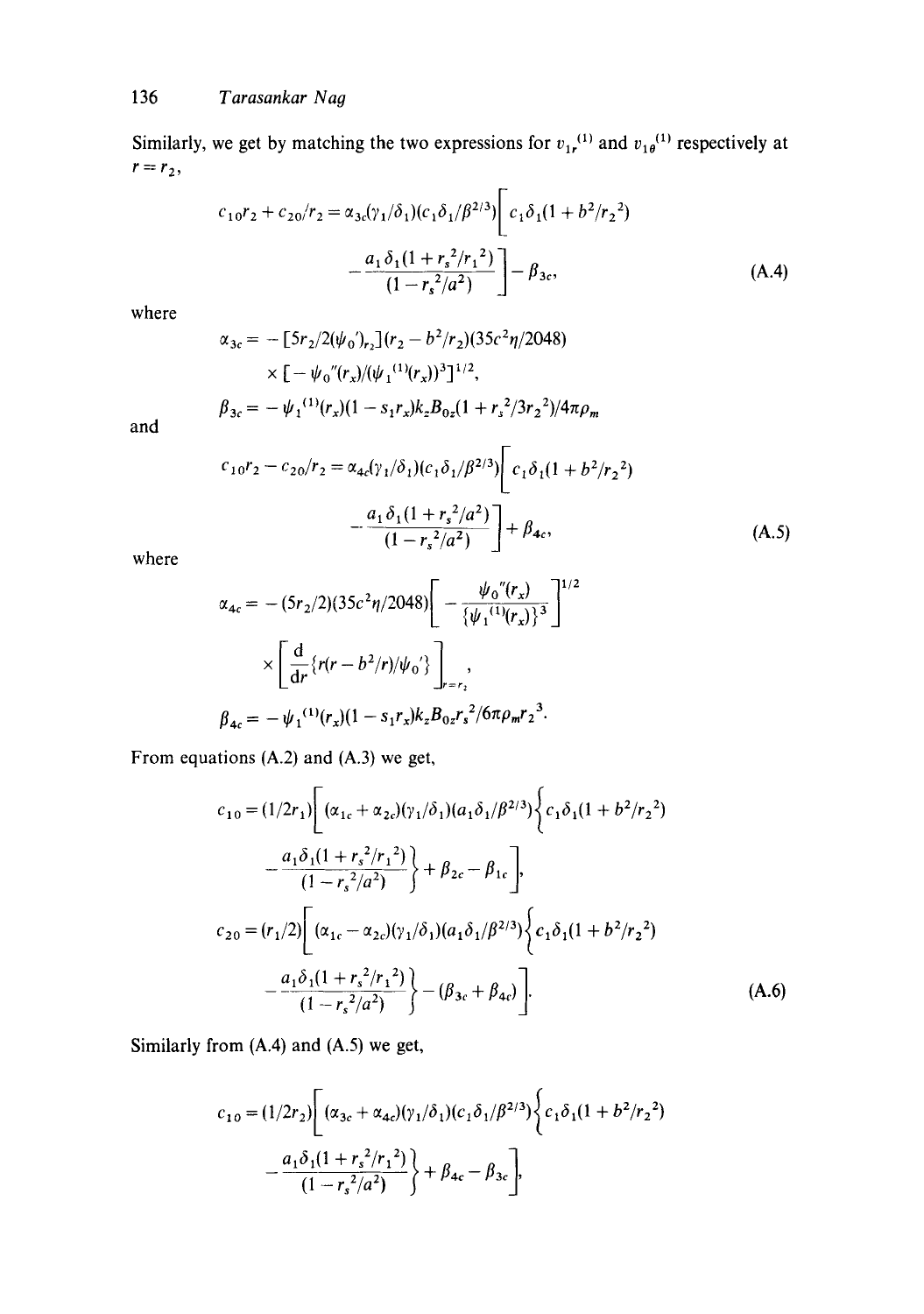**Interaction between tearing modes** 

$$
c_{20} = (r_2/2) \left[ (\alpha_{3c} - \alpha_{4c})(\gamma_1/\delta_1)(c_1\delta_1/\beta^{2/3}) \left\{ c_1\delta_1(1 + b^2/r_2^2) - \frac{a_1\delta_1(1 + r_s^2/r_1^2)}{(1 - r_s^2/a^2)} \right\} - (\beta_{3c} + \beta_{4c}) \right].
$$
\n(A.7)

Combining the pair of equations (A.6) and (A.7) we get by matching the two couples of expressions of  $c_{10}$  and  $c_{20}$ ,

$$
a_1/c_1 = \left[ (\alpha_{3c} + \alpha_{4c})/r_2 + 7r_2(\alpha_{3c} - \alpha_{4c})/3r_s^2 \right] / \times \left[ (\alpha_{1c} + \alpha_{2c})/r_1 + 7r_1(\alpha_{1c} - \alpha_{2c})/3r_s^2 \right].
$$

Putting the expressions for  $\alpha_{1c} \cdots \alpha_{4c}$  we obtain finally,

$$
a_1/c_1 = (3/20)(1 - r_s^2/a^2)
$$
  
×  $\left[\frac{10(r_s^2 - b^2)}{3r_s - 8r_s/3}\right]/(2\delta)^{1/2} - 2(b^2 - r_s^2)/3\delta$ ]. (A.8)

# **B.** Calculation of  $\gamma_1/\delta_1$

From the two equations (A.6) and (A.7) we get by equating the two expressions for  $c_{10}$  (or  $c_{20}$ ),

$$
(\gamma_1/\delta_1)[(1+b^2/r_2^2)/R_1 - (1+r_s^2/r_1^2)/(1-r_s^2/a^2)]
$$
  
 
$$
\times (a_1\delta_1)^2/\beta^{2/3} \cdot [(\alpha_{1c} + \alpha_{2c})/r_1 - (\alpha_{3c} + \alpha_{4c})/r_2R_1]
$$
  
=  $[(\beta_{4c} - \beta_{3c})/r_2 - (\beta_{2c} - \beta_{1c})/r_1], \text{ where } R_1 = a_1/c_1.$  (B.1)

Putting the expressions for  $\alpha_{1c} \cdots \beta_{4c}$  from (A.2) and (A.5) we obtain,

$$
\gamma_1/\delta_1 = 7\psi_1^{(1)}(r_x)(1 - s_1r_x)k_zB_{0z}(2\delta)^{3/2}\beta^{2/3}/[12\pi\rho_m r_s^4(a_1\delta_1)^2X] \times 1/[(1 + b^2/r_2^2)/R_1 - (1 + r_s^2/r_1^2)/(1 - r_s^2/a^2)],
$$

where

$$
X = [(\alpha_{1c} + \alpha_{2c})/r_1 - (\alpha_{3c} + \alpha_{4c})/r_2R_1]/2.
$$
 (B.2)

# **C.** Calculation of  $a_1 \delta_1$  and  $s_1$

Matching the expressions for  $\psi_1^{(1)}$  inside and outside the island at  $r = r_1$  and  $r = r_2$ respectively, we obtain,

$$
\psi_1^{(1)}(r_x)(1+s_1x_1)\beta^{2/3} = a_1\delta_1(r_1-r_s^2/r_1)/(1-r_s^2/a^2)
$$
 (C.1)

and

$$
\psi_1^{(1)}(r_x)(1+s_1x_2)\beta^{2/3} = c_1\delta_1(r_2-b^2/r_2). \tag{C.2}
$$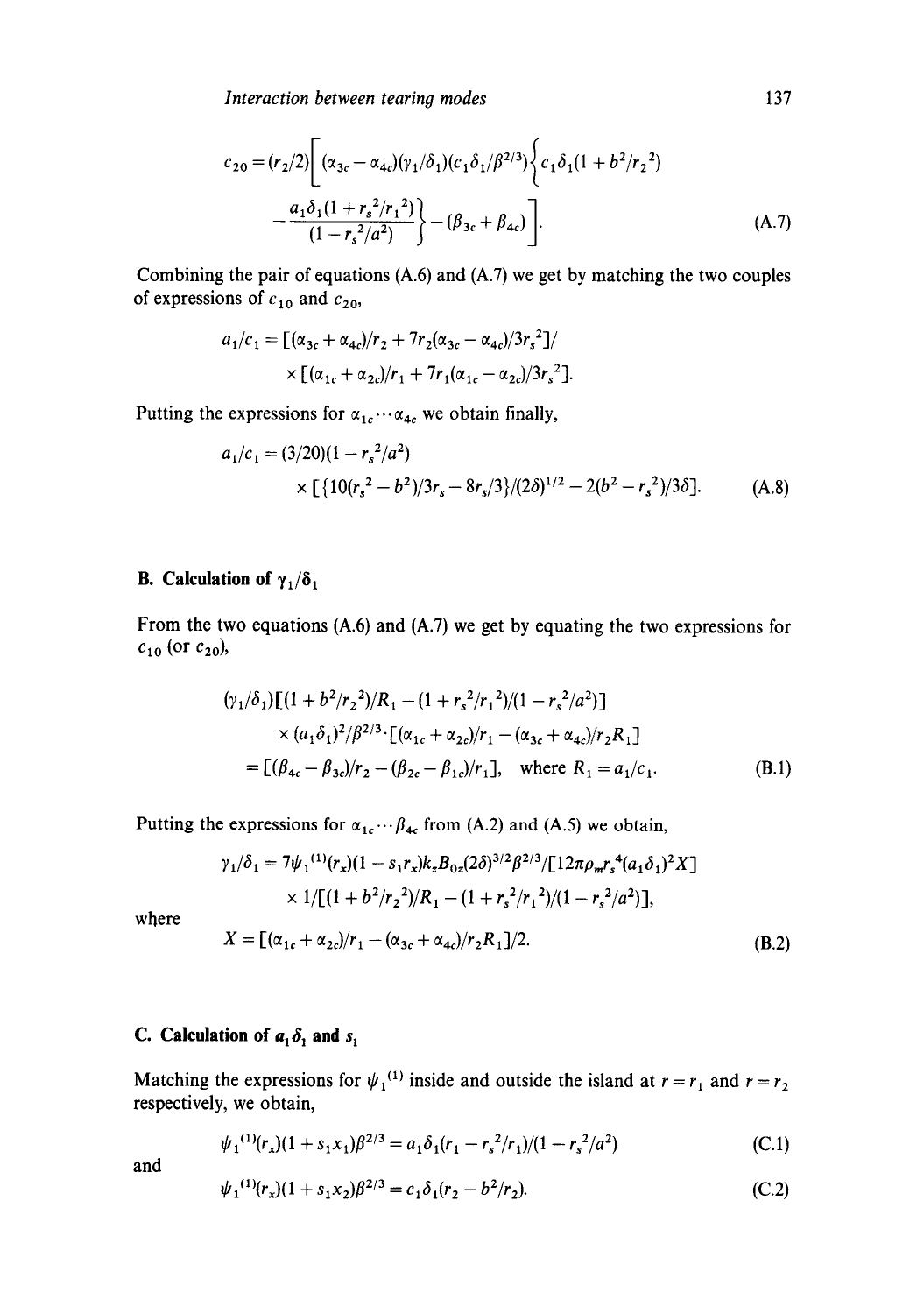From the above two equations, we get,

$$
s_1 = \frac{c_1(r_s^2 - b^2)(1 - r_s^2/a^2) + 4[-(\psi_0'')_{r=r_s}]^{1/2}\beta^{1/3}a_1r_s}{2\beta^{1/3}[-\psi_1^{(1)}(r_s)/\psi_0''(r_s)]^{1/2}\left(c_1(r_s^2 - b^2)(1 - r_s^2/a^2) - 4[(-\psi_1^{(1)}/\psi_0'')^{1/2}]\beta^{1/3}a_1r_s\right)}.
$$
(C.3)

We obtain by coupling equations (C.1) and (C.3)

$$
Az^{2} + B_{1}z + C = 0, \text{ where } A = 8\psi_{0}''r_{s}a_{1},
$$
  
\n
$$
B_{1} = -16r_{s}a_{1}^{2}\delta_{1}/(1 - r_{s}^{2}/a^{2}), \quad C = 4c_{1}a_{1}\delta_{1}(r_{s}^{2} - b^{2}),
$$
  
\n
$$
z = \beta^{1/3}\left[-(\psi_{1}^{(1)}/\psi_{0})_{r=r_{x}}\right]^{1/2}.
$$

Putting  $c_1 \delta_1 = a_1 \delta_1 / R_1$  we get finally,

$$
a_1 \delta_1 = \frac{\psi_0{}^r r_s \delta}{\left[ \frac{4r_s}{(1 - r_s{}^2/a^2)} (\delta/2)^{1/2} + (b^2 - r_s{}^2)/R_1 \right]}.
$$
 (C.4)

# **D. Determination of the behaviour of the mode**  $\psi_1^{(2)}$  **(** $m = 2$ **,**  $n = 2$ **) if left alone.**

Since  $\nabla^2 \psi_1^{(2)} = 0$  outside the island for the step-current model we get

$$
R_1^{(2)} = A_1 r^2 \quad \text{for } 0 < r < a,
$$
\n
$$
= A_2 r^2 + A_3 / r^2 \quad \text{for } a < r < r_1, \quad = A_4 (r^2 - b^4 / r^2) \tag{D.1}
$$

for  $r_2 < r < b$ , where  $R_1^{(2)}$  represents the radially-dependent part of  $\psi_1^{(2)}, A_1 \cdots A_4$  are arbitrary constants of integration and  $r_1, r_2$  the radial co-ordinates of the extremities of the island. Matching the Lagrangian displacement  $\xi_1^{(2)} = (-\psi_1^{(2)}/\psi_0)$  and its derivative  $d\zeta_1^{(2)}/dr$  at  $r = a$  we get,

$$
A_2 = A_1 (r_s^2 - 2a^2)/2(r_s^2 - a^2), \quad A_3 = \frac{A_1}{2} \cdot \frac{r_s^2 a^4}{(r_s^2 - a^2)}.
$$
 (D.2)

Equating the two expressions for  $\psi_1^{(2)}$  at  $r = r_s$  we obtain,

$$
A_1 = 2(r_s^2 - b^4/r_s^2)A_4/(r_s^2 - a^2). \tag{D.3}
$$

Logarithmic discontinuity across the island is given by,

$$
\Delta' = [(\psi_1^{(2)'})_{r_2} - (\psi_1^{(2)'})_{r_1}]/(\psi_1^{(2)})_{r=r_s}
$$
  
= 2[A<sub>1</sub>(r<sub>2</sub> + b<sup>4</sup>/r<sub>2</sub><sup>3</sup>) - (A<sub>2</sub>r<sub>1</sub> - A<sub>3</sub>/r<sub>1</sub><sup>3</sup>)]/A<sub>4</sub>(r<sub>s</sub><sup>2</sup> - b<sup>4</sup>/r<sub>s</sub><sup>2</sup>).

Putting the expressions for  $A_1 \cdots A_4$  from the above we get,

$$
\Delta'(w) = 2 \left[ (r_2 + b^4/r_2^3) - \frac{r_1(r_s^2 - b^4/r_s^2)}{(r_s^2 - a^2)^2} \times \left\{ (r_s^2 - 2a^2) - r_s^2 a^4/r_1^4 \right\} \right] / (r_s^2 - b^4/r_s^2). \tag{D.4}
$$